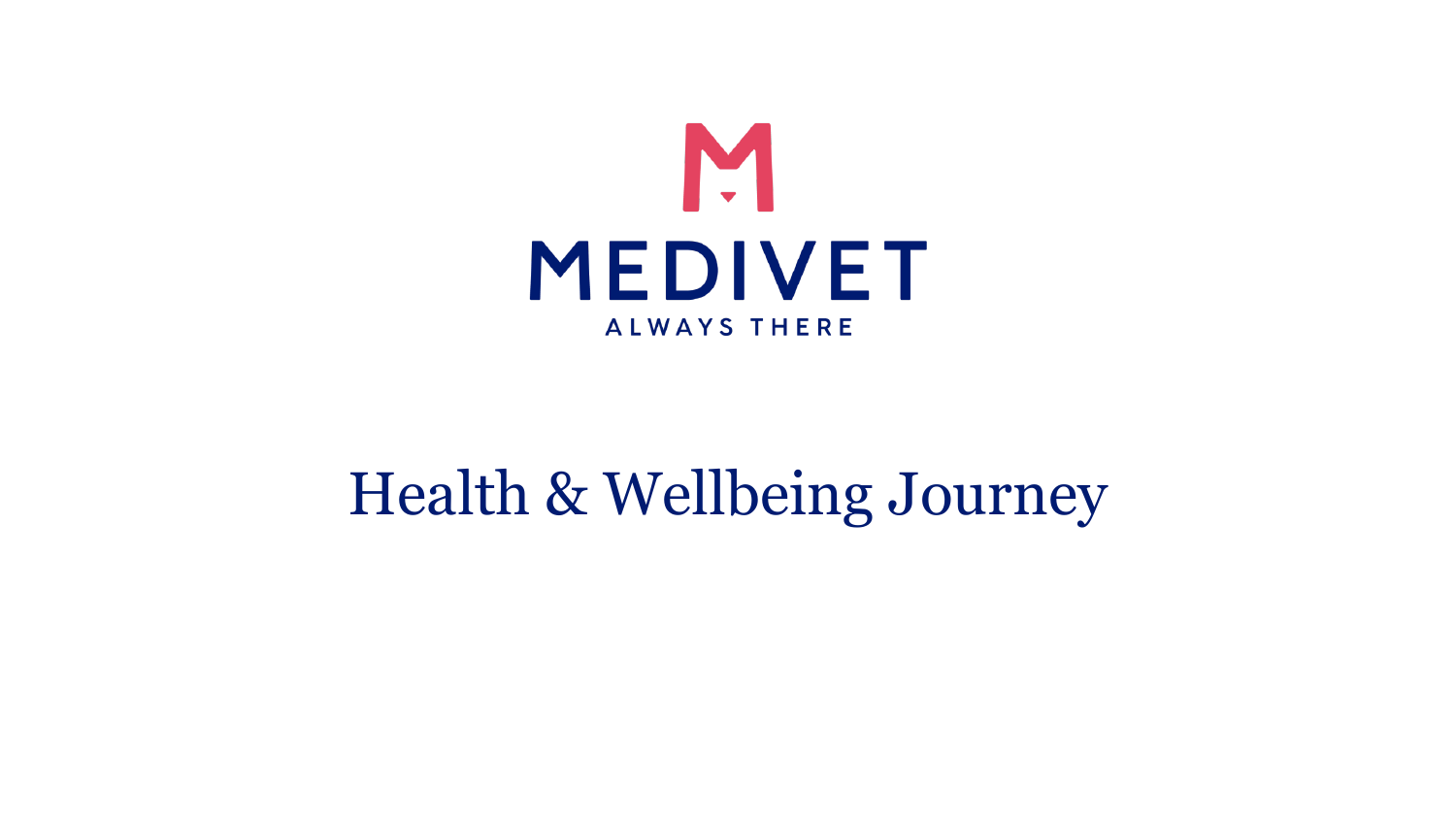## We have a full strategy to support the Wellbeing of our people

### **Plan and Progress so far!**



being explored

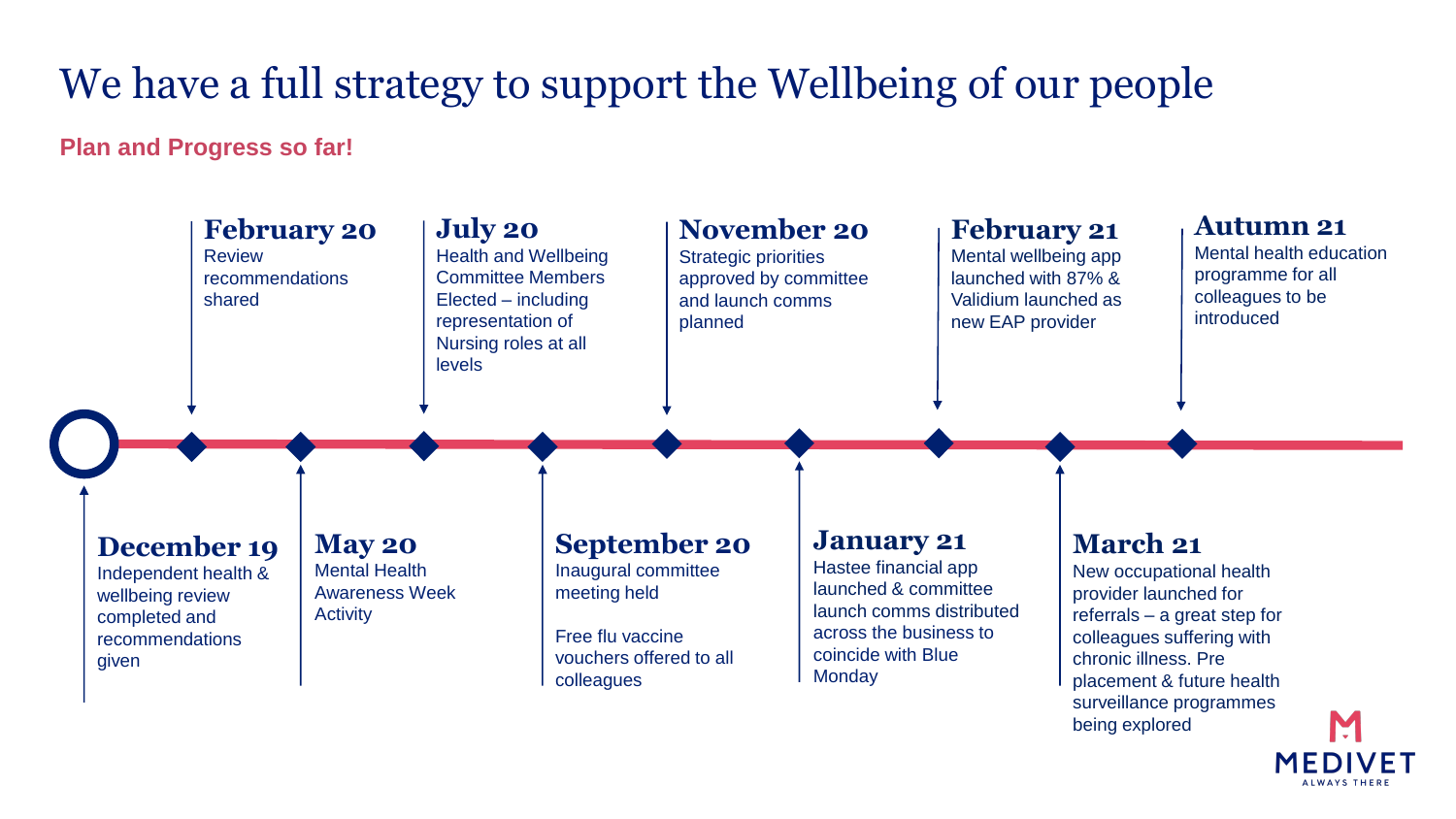### Steps taken to support Colleagues with Chronic Illnesses

### **Absence Policy**

- ➢ In Winter 2020 we amended our short term sickness policy and ran training sessions with our Area Managers and Head Veterinary Nurses to ensure they were comfortable with the policy and understood the importance of completing Return to Work meetings and absence review meetings
- $\triangleright$  Whilst there will always be some cases of non genuine absence in a business, there are many cases of genuine absence and by having a robust policy , you can ensure that people who are genuinely ill have access to the right support when they need it
- ➢ We have tried to ensure people understand that a Return to Work interview is critical to check on the wellbeing of colleagues and ensure they genuinely are ok to be working. Also to identify and agree with them if they need any specialist support. They should be seen as a supportive tool rather than a bad thing!

#### **Occupational Health**

- ➢ In March 2021 we changed our Occupational Health Provider to ensure that we have access to a great service for colleagues who need a referral and in the case of chronic illness, having a great OH provider is critical
- ➢ Our provider works with us and the colleague to ensure any relevant and reasonable adjustments can be made to support the colleague and the business where needed